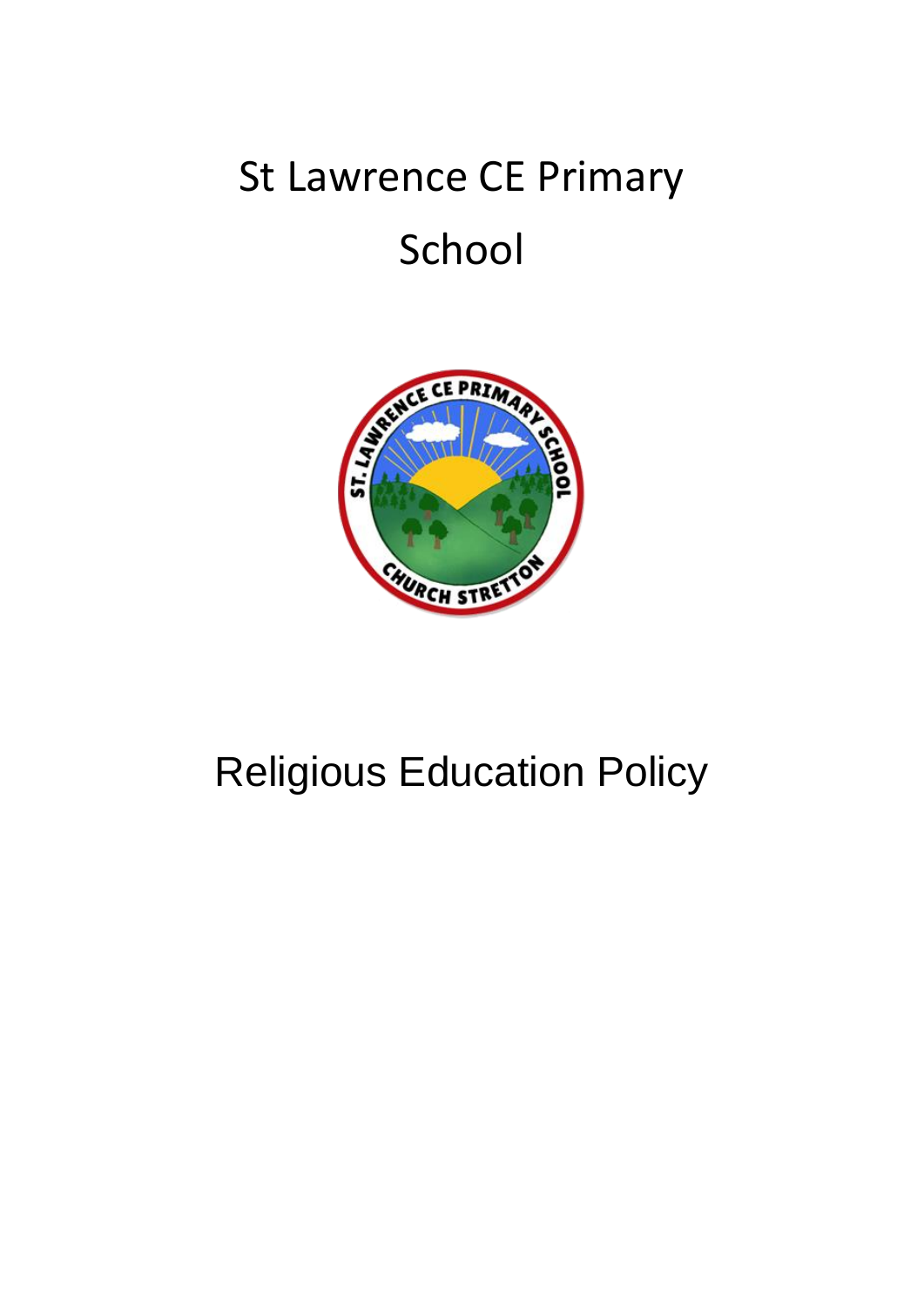### **Religious Education Policy**

#### **THE LEGAL REQUIREMENT**

The Education Reform Act 1988 requires that –

 RE is taught to all pupils in full time education. Parents do retain the right to withdraw their child from all or part of RE. Teachers' rights are safeguarded should they wish to withdraw from the teaching of RE.

RE is taught in accordance with the Shropshire Agreed Syllabus. This is a legal requirement.

 RE should "reflect the fact that the religious traditions in Great Britain are in the main Christian, while taking account of the teachings and practices of the other principal religions represented in Great Britain". (Education Reform Act 1988 Section 8(3).)

 RE "must not be designed to convert pupils or urge a particular religion or religious belief on pupils". (Section 26(2).

#### **Aims and Objectives**

#### **We aim to enable pupils to:**

 Develop a knowledge and understanding of Christianity, Judaism, Islam, Hinduism, Sikhism, Buddhism and Native Spirituality.

Recognise the influence of beliefs, values and traditions on cultural and community life.

 Ask challenging questions about the ultimate meaning and purpose of life; beliefs about God; the self and the nature of reality; issues of right and wrong and what it means to be human.

 Have opportunities for personal reflection and pupils' Spiritual, Moral, Social and Cultural (SMSC) development.

 Learn from different religions, beliefs, values and traditions while exploring their own beliefs and questions of meaning.

 Develop their sense of identity and belonging and enable them to flourish individually within their communities and as citizens in a multi-faith and multi-cultural society and global community

 Develop respect for and sensitivity to others, in particular those whose faiths and beliefs are different from their own.

Show discernment and enables pupils to combat prejudice.

#### **Breadth and balance**

**Foundation**: Thematic – topics based upon children's own lives and experiences **Key Stage One**: Introducing the study of Christianity and aspects of Judaism and Islam and incorporates where appropriate, consideration of non-religious beliefs.

**Key Stage Two**: Developing the study of Christianity and aspects of Judaism and Islam, and introducing aspects of Hinduism and Buddhism. It also incorporates where appropriate, consideration of non-religious beliefs. NB At each Key Stage, teachers may also draw from other religions and viewpoints, as appropriate, to acknowledge the beliefs of the children within the class.

#### **Planning**

The school follows the Shropshire SACRE Agreed Syllabus for religious Education in Shropshire Schools 2016-2017.